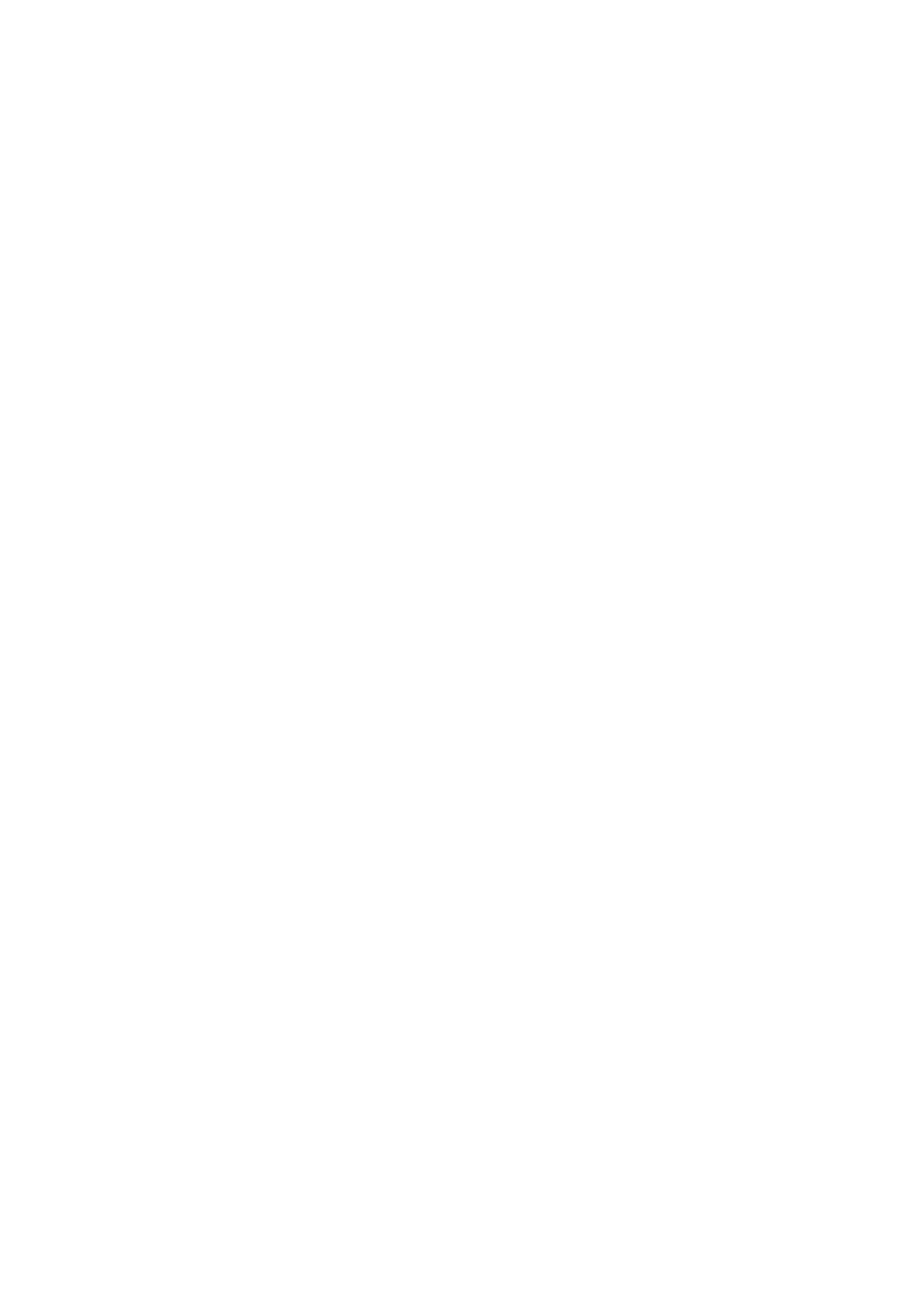# TO  $PI$

What do we breathe? We breathe wood from our tables, plastic from our windows, glue from our wallpaper, humidity from our walls, asphalt, trees, flowers in our gardens: a mix that we call air. It has various degrees of colour, odour, freshness, humidity, salt. It is a flow with ascending, descending, stagnant movements, cold or hot currents. It is result of rubbing, heating, injecting, emulsifying, pressuring, cooling, combusting, and melting.

Everything is mixed and set in motion. Our world is atmosphere, nothing but atmosphere (Coccia 2016). We are immersed in it. The image of immersion reveals the singularity of what surrounds us, the feeling of proximity, the continuity between what is near and what is far. In the vast atmosphere, I breathe the air inside my house, the air in my garden, on my street, in my city. What air does each of us breathe? The whole environment we inhabit: from our objects and our spaces to the products of human activity.

Air is not invisible. We have made air an abstraction, a chemical formula, we have developed measuring tools to quantify its components, to draw standards and to calibrate what is acceptable and what is not. Air is no longer the air of things, air is no longer a tangible reality, what is needed is an objective measure of air quality.

But air quality relies on the material reality of our environments. It speaks to the senses, echoes in the development of our perception and requires the ability to acknowledge it. A standard cannot replace sensory perception.

The conference is organised as part of the "Respire" (Breathe) exhibition, presented at Massenoire, Belval campus, as part of Esch 2022, European Capital of Culture. It aims at:

- exploring new ways of knowing the air we breathe and developing a sensitive culture of various qualities of air;
- presenting projects which explore ways to reconnect with a sensory perception of the air.

The conference revolves around the three following axes.

#### 1. MEASURING TOOL AND SENSORY PERCEPTION

As we breathe the contexts of our lives, the materials give us information on what we breathe, our senses determining its qualities: opacity, transparency, smell, granularity, humidity, acidity, etc. What we inhale does not have the character of the invisible, of the insensible, as technosciences would have us believe, focusing exclusively on measuring tools to determine air quality. Considering the materials of the environment we breathe makes a sensitive perception of the air possible.

If measures give an objective information, the value of said information relies not so much in its accuracy but on a level of factuality that allows awareness. While a technical approach seeks and values accuracy, it is not essential when we are not aiming at establishing a standard or obtaining a reference. It is essential in order to initiate an approach that progressively tends towards sensitivity, and subjectivation. To this end, measuring fluctuations and trends in the movement of life is enough: does the air quality improve or deteriorate when I am in such and such a place, doing this activity or that one? The goal is the search for improvement through a proactive approach, unlike standards, which encourage a delayed verification, inducing passivity. This is why standards, and the details on air quality variations that use them as reference, despite their objectivity, do not bring a real awareness, a development of sensitivity, changes in human behaviour (without coercive action such as fines, bans, etc.).

Sensors and measuring tools are effective tools because of the objectivity of their results, which can be used to establish a pact of factuality within social interactions. This is the foundation of the sensor-citizen movements. But the aim remains the quality of tools, of means of action, extending and expanding our perceptive capacities. The sensor can serve a political purpose (as for the Respire organisation fighting for the pedestrianisation of areas around schools) or an aesthetic one, as with the sensitive walks held by the AirCitizen organisation. These purposes are fulfilled through pro-active approaches and projects led by citizen groups, artists, and scientists.

Here, sensors and connected objects are seen as anything but consumer products. The software applications of connected objects try to respond to the programmatic need defining their uses, sometimes even offering coaching services. But following a program is not a creative use of tools, nor is conforming to standards. The combination of standards and programs always appears as a constraint, an obstacle to subjectivation. This is certainly the biggest challenge in designing connected objects related to health, self-transformation and the environment.

The conference will question the approaches aiming at training individuals to perceptive methods, in connection with instrumentalized measurements, such as the resurgence of pollution identification through visual perception in "smoke schools", a distant legacy of Maximilien Ringelmann's contributions It will question the role of measuring tools, pollution sensors in particular, in a process of sensitization to air quality. How can they serve sensory perception and accompany subjectivation processes?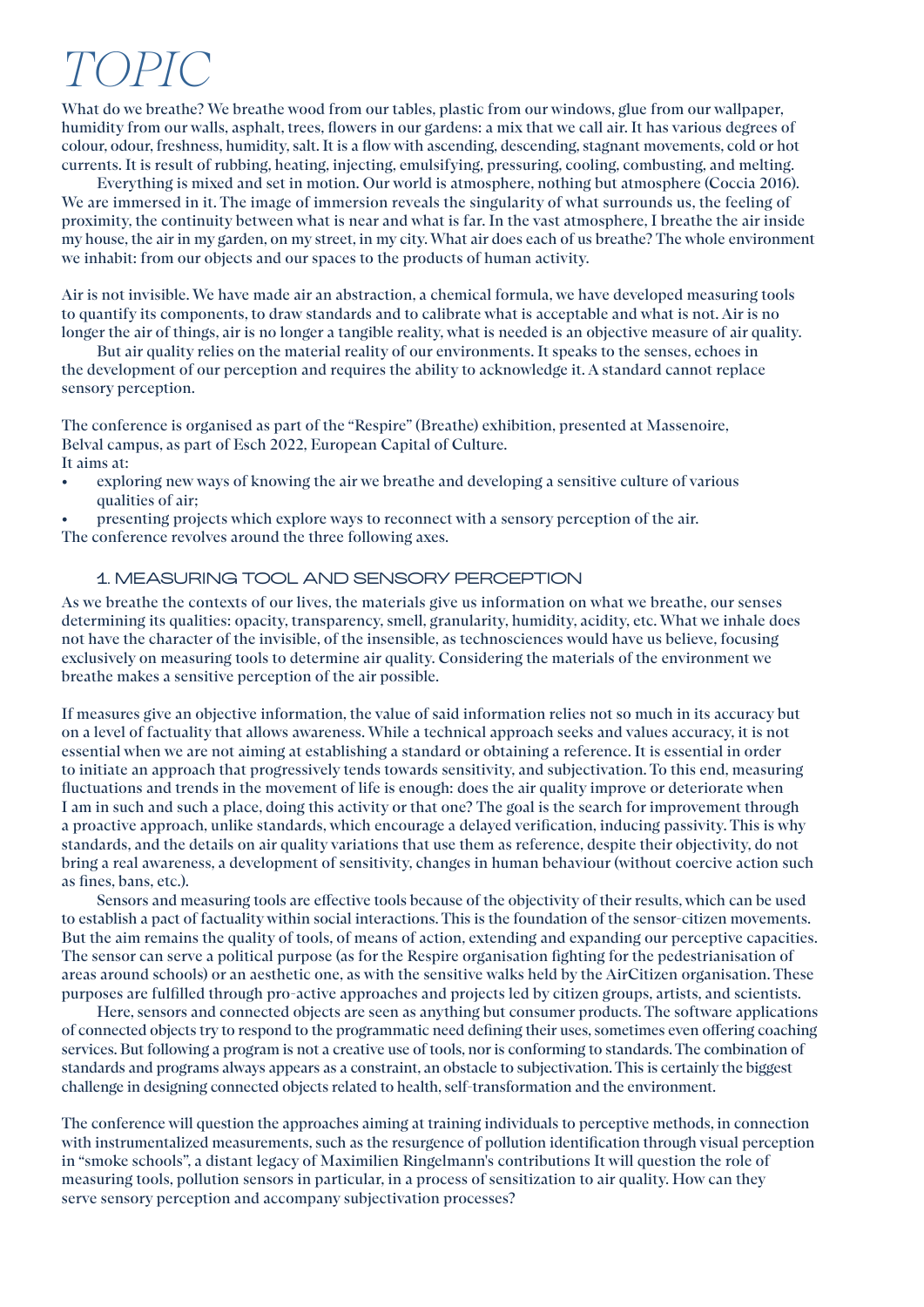#### 2. SOMATIC AND ARTISTIC RESEARCH ON BREATHING

Breathing is an unconscious vital physiological process, regulated by the autonomic nervous system, and which can be modified through conscious control. For Hubert Godard (2021), the view on breathing is that of a process which is not acted upon. One simply offers oneself to gravity during exhalation and opens unconditionally to the world through inhalation. These two actions shape an ecological modality of breathing. We must admit that this is a "view", as the poor quality of the air most of us breathe does not allow for such an "unconditional opening". On the contrary, it entails a compromise with the world, a daily struggle against pollution. This compromise forces awareness of air quality and our way of breathing. An aesthetics of breathing with the objective of finding a sensory perception of air quality to develop environmental creativity necessarily questions the act of breathing.

This questioning leads us to somatic practices that offer a pathway to body awareness by taking the dual path of perceptual exploration and the creation of an environment specific to the session (Bottiglieri, 2014; Ginot, 2018), for example by offering support to bodies in order to suppress gravity. All somatic methods give a great importance to breathing, as its observation seems to be the prerequisite to the aesthetic work they propose during practical sessions. They stand out from our postural and gestural habits, from our usual relationship with the environment:

- suppressing gravity, experimenting with touch, sight, hearing, smell, and proprioception;
- seeking elasticity, the sliding of our fasciae, movement awareness, tonic variation, energy management, anchoring to the ground, body-spirit unity;

• feeling the other living organisms that inhabit us, the liquids and textures of our bodies, etc. For somatics, all these elements constitute tools for exploring both the body and the environment. We propose to explore how these tools serve environmental creativity in the various fields of creation in which the body is the medium, such as dance, performance art, and in the disciplines that design our living environments, such as design, architecture, and landscape.

We are interested in the theories and practices of somatic design (Kristina Hook, 2016), one of its foundations being somaesthetics. This new field of philosophical research developed by Richard Shusterman (2008) explores three fundamental dimensions: first, a theoretical and descriptive dimension, explaining our perceptions and body practices; secondly, a pragmatic dimension through the comparative study of somatic enhancement methods; and third, a practical dimension, referring to bodywork itself. We find these fundamentals in somatic design, with the objective of enriching the methods of conception in design by taking into account the body experience of the designer and the final user. This implies starting from what we feel and requires a physical and practical personal commitment from the designer, through the development of their sensorial capacities and of their aesthetic appreciation of their experience, an analysis of perceptions, gestures, and movement. The designer finds in somatic methods many theoretical and practical tools they need. We want to ask the question raised by the practice of somatic design from the perspective of academic teaching: what body practices should be included in teaching design, what place should they hold?

#### 3. MATERIALS AND PROJECTS OF AN ATMOSPHERIC CONCEPTION

Atmospheric phenomena become objects of design (Philippe Rahm).

Flow models replace solid geometry in conception tools. Creation and innovation in materials are stimulated by the study of atmospheric exchanges and research on air quality (Maxime Louis-Courcier, "Matières spécifiques", 2018). Imagining a respiratory process at work in materials gives us images of breathable materials and allows for new conceptions, such as constructive practices for a breathing habitat, equipped with "perspiring" walls, or a bioclimatic habitat with the goal of energy autonomy.

New fields of action appear for design, architecture, urban planning, and landscape: atmospheric and climatic design and architecture, energy landscape (Chezel, 2018), urban planning and environmental amenities.

Taking the atmosphere into account also induces a new systemic dimension that includes nature and questions the availability of resources. The use of natural resources is the subject of creative approaches that modify production and harvesting processes: they take the climate into account (permaculture), revive harvesting (seaweed, for example), consider waste, develop materials and transformation processes, enhance the value of artisanal know-how and local cultures, map the flow of materials within bioregions, and rethink the links between energy, materials and climate at different scales from the individual object to the whole landscape. These approaches focus on preserving the naturalness and cosmicity of materials and the processes of energetic, physical, chemical and biological exchange. After postmodernism, a new "Natural History" of disciplines is being written today (Rahm 2020).

The conference will question the projects, methods, and innovations regarding air quality, which in a global approach link the aesthetic, material, practical (sociotechnical process), political (citizen project, participative project), and biological dimensions, and accelerate the transition to an ecological economy that considers the interdependence and coevolution of human societies and ecosystems.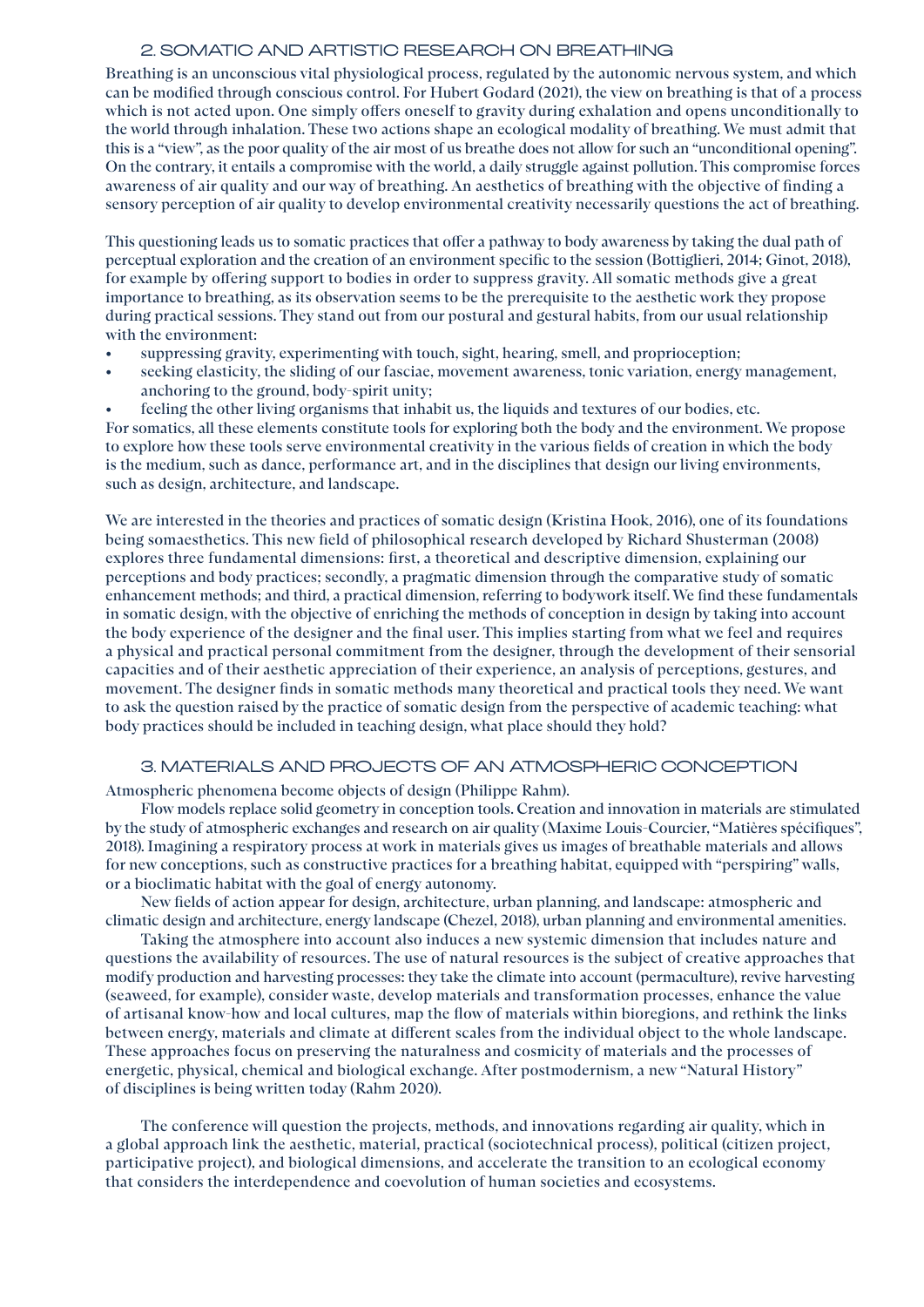## TRANSVERSALITY

When we use the metaphor of parks and forests as urban or planetary lungs, through poetic imagination or through citizen action investing urban wastelands, or when we measure pollution with micro-sensors and build communities of citizen-sensors, question models of bodies and relations to environments based on new ecosomatic theories, consider ourselves as an environment populated by other living organisms, all these activities can be linked back to breathing.

We hypothesize that the thoughts and practices of breathing allow us to understand the continuity of living organisms with each other as well as with the environment, and discover new modalities of an ecological way of doing things in creative disciplines as well as in our ways of being and inhabiting the world. Breathing offers many possibilities for assembling metaphysical, poetic, socio-technical, aesthetic, political, and bodily experiences, for experimenting with the concepts of continuity and blending, the object of research in some areas of philosophy (Coccia, 2016) and contemporary anthropology (Tim Ingold, 2013; 2017).

In *Lines: A Brief History*, Tim Ingold asks what walking, weaving, watching, singing, storytelling, drawing, and writing have in common: "The answer is that they all proceed along lines of one kind or another!" Analysing lines allows Ingold to determine both what is continuous in their transformation process and what is common among activities. A work of basketry provides Ingold with the pedagogical example illustrating both the transformation of lines, with natural wicker stems becoming a surface that forms a basket, and his conception of "making" as a correspondence between the lines of the student-craftsman's flows of consciousness and the material's own forces. The craftsmen act in "a world of active materials<sup>2</sup>" and "give rise to the forms of the living world that we see all around us - in plants and animals, in waves of water, snow and sand, in rocks and clouds - adding his own impetus to the forces and energies in play<sup>3</sup>".

Ingold proposes to think of the making, the morphogenesis of artifacts, as a process of growth that blurs the difference between organism and artifact. Throwing oneself into an ongoing process means following its lines, integrating the mesh of which one is but a constituent at the same time as one's environment. The mesh of lifelines offers a model of relationship to the environment. What we have to gain in this description of the world by lines is an ecological awareness and a new ecology as the study of lines<sup>4</sup>.

Expanding on his first research, Ingold studies the relationship between lines and atmosphere, starting from the observation that if one lives according to lines, he believes the atmospheric medium is the site where these lifelines intertwine. This time, it is a matter, for example, of seeking "the common denominator of breath, time, mood, sound, memory, colour and the sky". Ingold opposes the observation of the sky from the Earth to the overhanging vision given by the images of the satellites of what we name today the "planet" and the "space". Of course, another type of line appears when inverting the point of view, as he reintroduces perception and action. Professor Ingold makes his students discover these lines on the beach near Aberdeen, by asking them to observe and deconstruct the horizon line between the ocean and the sky. Considering of the immersion of the living in the atmosphere allows Ingold to introduce our relationship to climate and express continuity between our breathing and the weaving of the world through the meshwork of lifelines. "In the real world, where time runs forwards, the living, respiring being is the site where atmospheric immersion is transformed into the haptic extension of the meshwork along its proliferating lines. It is where the weather is turned into the furrows of the ploughman, the wind into the wake of the sailboat, and the sunlight into the stems and roots of the plant. It is a transformation, indeed, that is fundamental to all animate life5 ."

Indeed, the movement described and theorized by Ingold is that of "animate life". "Making" means accompanying a process of growth in which artifacts remain open to multiple exchanges throughout their existence. They are never isolated. This conception leads Ingold to reject the theory of object agency, a theory that would enclose within the object itself a power to act of which the object would be the incarnation. To this closed object, endowed with agency, Ingold opposes an open object, endowed with an animate life. The opposition between incarnation and animation brings new questions. "For material things to be enrolled in cognitive processes, must they already have been rendered in cultural forms? Why should people think with artefacts alone? Why not also with the air, the ground, mountains and streams, and other living beings? Why not with materials<sup>6</sup>?"

To answer these questions, Ingold builds kites with his students. In the eyes of the anthropologist, the kite does not exercise a form of agency, any more than air does. "And in this dance, flyer and air do not so much interact as correspond. The kite, in effect, sets up a correspondence between the animate movements of the flyer and the currents of the aerial medium in which he or she is immersed. It is not that you need air to interact

- 4. See Yves Citton and Saskia Walentowitz, "Pour une écologie des lignes et des tissages", *Revue des livres*, n° 4, March 2012, p. 28-39.
- 5. Tim Ingold, *The Life of Lines*, Routledge, Taylor and Francis Group, 2015, p. 88.
- 6. Tim Ingold, *Making: Anthropology, Archaeology, Art and Architecture, op. cit.*, p. 98.

<sup>1.</sup> Tim Ingold, *Lines: A Brief History*, Routledge, Taylor and Francis Group, 2007, p. 1.

<sup>2.</sup> Tim Ingold, *Making: Anthropology, Archaeology, Art and Architecture*, Routledge, Taylor and Francis Group, 2013, p. 21. 3. *Ibid.*, p. 21.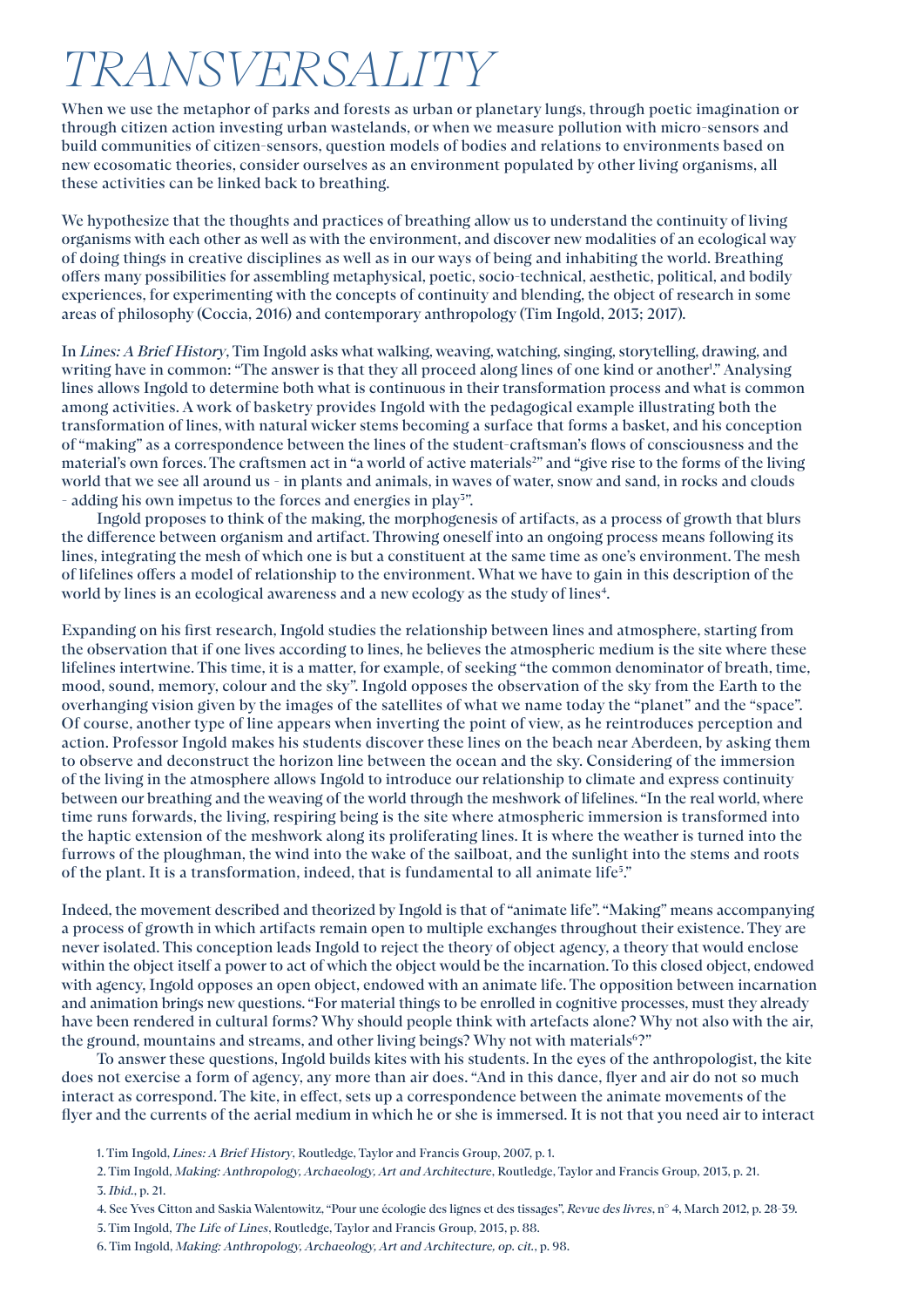with a kite; rather, you need a kite to correspond with the air.7 " Air is a transducer that converts the quality of a gesture into a material flow. In this reflection, Ingold sheds light on the transformation evoked in the examples of the blacksmith, the ploughman, the sailboat, and the sunlight.

The conference offers to expand on Ingold's questioning. Can we think with air? Which practices and gestures are involved? What are the continuities, or the lines that allow us to discover new modalities of an ecological making?

7. *Ibid.*, p. 101.